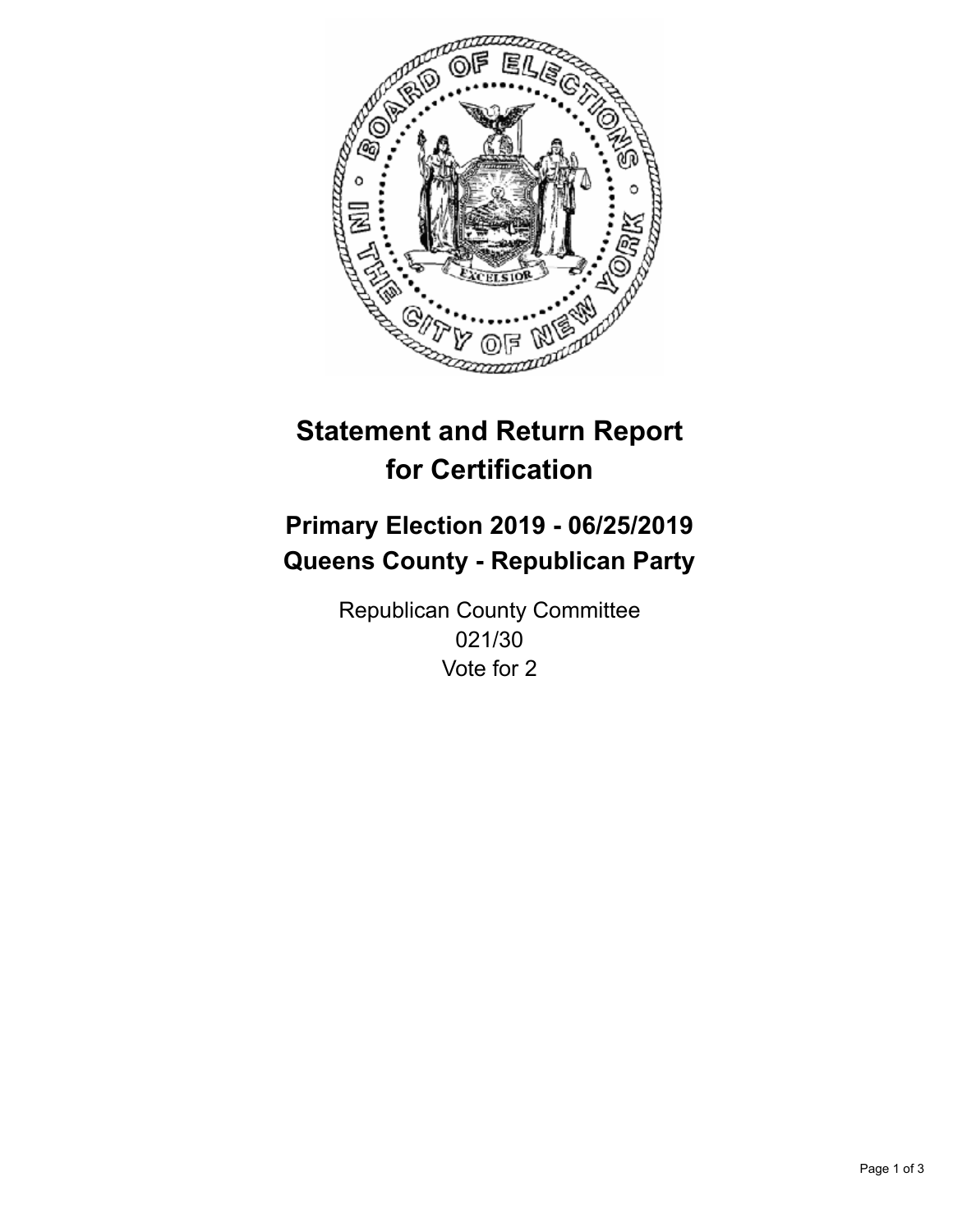

## **Assembly District 30**

| <b>PUBLIC COUNTER</b>                                    | $12 \overline{ }$ |
|----------------------------------------------------------|-------------------|
| <b>MANUALLY COUNTED EMERGENCY</b>                        | 0                 |
| ABSENTEE / MILITARY                                      | 0                 |
| AFFIDAVIT                                                | $\Omega$          |
| <b>Total Ballots</b>                                     | 12                |
| Less - Inapplicable Federal/Special Presidential Ballots | 0                 |
| <b>Total Applicable Ballots</b>                          | 12                |
| LINDA A. SIPOS                                           | 7                 |
| CHRISTINE WASZCZENKO                                     |                   |
| PETER TERREBETZKY                                        | 3                 |
| <b>MARK KING</b>                                         | 5                 |
| <b>Total Votes</b>                                       | 22                |
| Unrecorded                                               | 2                 |